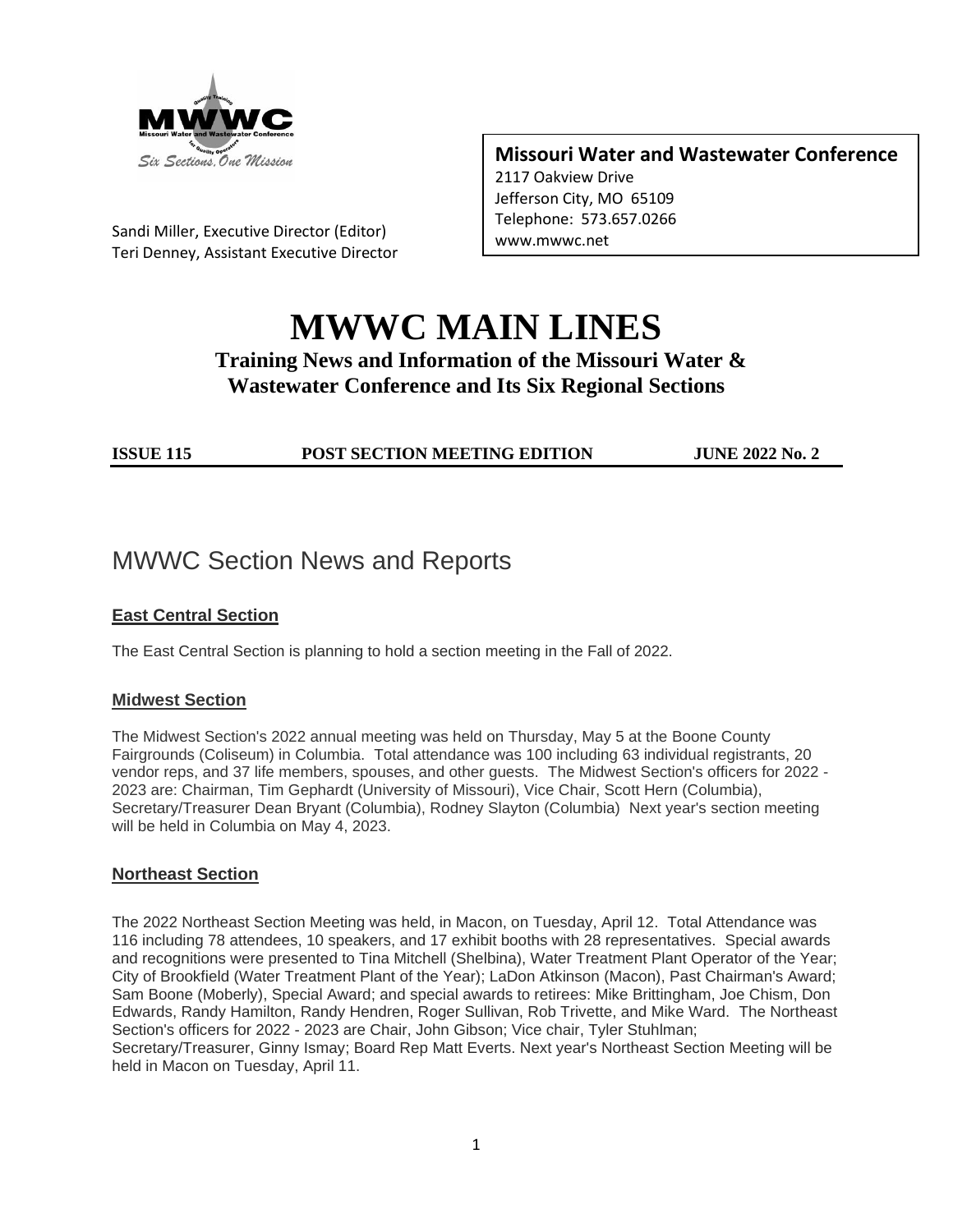#### **Northwest Section**

The 2022 Northwest Section Meeting was held in St. Joe on Thursday, April 7. Special awards and recognitions were presented to Craig Proctor (Rockport) Kramer Award; Kelly Graves (Mound City) Operator of the Year; Trudi Burton (Gallatin) Outgoing Chairman's Award; Curtis Hedrick (Tarkio) Bill Hills Award; Martha Jane Williams and Kevin Williams (Kansas City) David Williams Award. Northwest Section 2022 - 2023 officers are: Chairman, Richard Allwood; Vice-chairman, Craig Carlson; Secretary/Treasurer, Michele Allwood; John (JB) Brown, Section Board Rep. Next year's Northwest Section Meeting is scheduled for April 6, 2023 in St. Joe.



#### **Southeast Section**

The 2022 Southeast Section Meeting was held in Cape Girardeau on Wednesday, April 20. The total number of registrants was 176 and included 111 individuals, 1 guest, and 64 vendor reps. 2022-2023 section officers are: Chairman, Blake Kiefner (Alliance Water Resources -- Cape Girardeau); Vice Chairman, Quentin Overbeck (Sikeston); Secretary/Treasurer Todd Fulton (Cape Girardeau); Training Chairman, Jeremy Meyer (Perryville); Section Board Rep, Allen Taylor (Cape Girardeau). Awards and recognitions were presented to: Distribution Operator of the Year, Karen Nelson; Water Treatment Operator of the Year, Casey Barnhouse, and Wastewater Operator of the Year, David Harris. The date for the 2023 Southeast Section Meeting has not yet been determined. The host city for that event will once again be Cape Girardeau.

#### **Southwest Section**

The 2022 Southwest Section Meeting was held on Tuesday, May 3. One hundred fifteen registrants, including 20 vendor reps, and one retired life member attended the event. 2022 - 2023 Southwest Section officers are: Chairman, Chad Copher; Vice Chair, Scott Hall; Secretary/Treasurer, Lindsay Bein; Section Training Chair, Chris Parker; and Section Board Rep, Keith Pratt

Next year's Southwest Section Meeting will take place in Springfield on May 2, 2023.

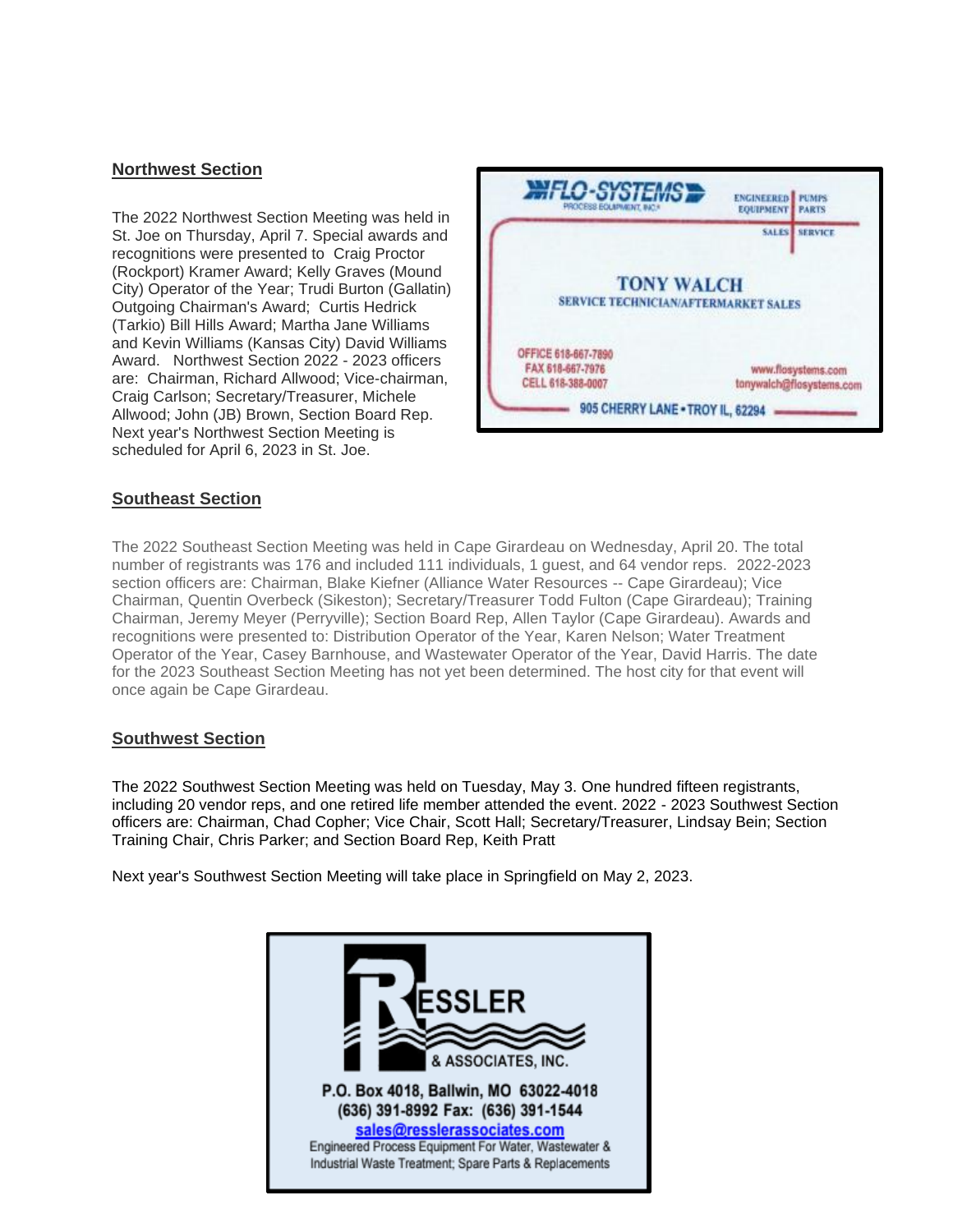MWWC's 2022 Annual Meeting has been cancelled.

Virtual Annual Business Meeting & Awards September 22, 2022 10:00 a.m.

The Zoom meeting ID and password will be posted to our webpage, www.mwwc.net, and will distributed by group email

Independent MIDWEST COATING CONSULTANTS, INC. Representatives of Tnemec Company, Inc. DUSTIN KEILBEY 816-806-6356 dkeilbey@tnemec.com tnemec.com **TAYLOR BUERKY** 816-590-5294 tbuerky@tnemec.com **COATING SOLUTIONS, LLC** MICHAEL CERUTTI 314-703-8042 mcerutti@tnemec.com

### **MWWC Provides Link to Technical Assistance**

Do you have technical questions regarding your water, wastewater, or distribution system? If so, contact Sandi Miller at [sandi.miller@mwwc.net](mailto:sandi.miller@mwwc.net) or at 573.761.0376, to be put in touch with someone who can help you.

## **Upcoming Training**

| June 29   | Virtual            | America's Ageing Water System/Water Quality                   |
|-----------|--------------------|---------------------------------------------------------------|
| July 7    | Virtual            | <b>Water Testing and Wells</b>                                |
| July 14   | Virtual            | Confined Space, Lock-out/Tag-out, & Emergency Response        |
| July 19   | Virtual            | Water Main Rehab: A Find-and-Fix and How-To-Do-It Approach    |
| July 26   | Virtual            | Regulatory Responsibilities/Use of Safety Data Sheets         |
| August 4  | Virtual            | Well Construction & Operation, Guidelines for Operating Small |
|           |                    | Water and Wastewater Systems, & Emerging Regulatory Issues    |
| August 10 | Virtual            | Digging Deep Into Wells                                       |
| August 16 | In-seat (Columbia) | Emergency Planning: Keeping the Workplace Safe                |
| August 25 | Virtual            | Water Testing, Backflow, & Water Quality                      |
| August 30 | Virtual            | Lockout/Tagout & Chlorine Safety                              |

For more information about these and other MWWC sponsored training events, visit the training program link on our website, www.mwwc.net.